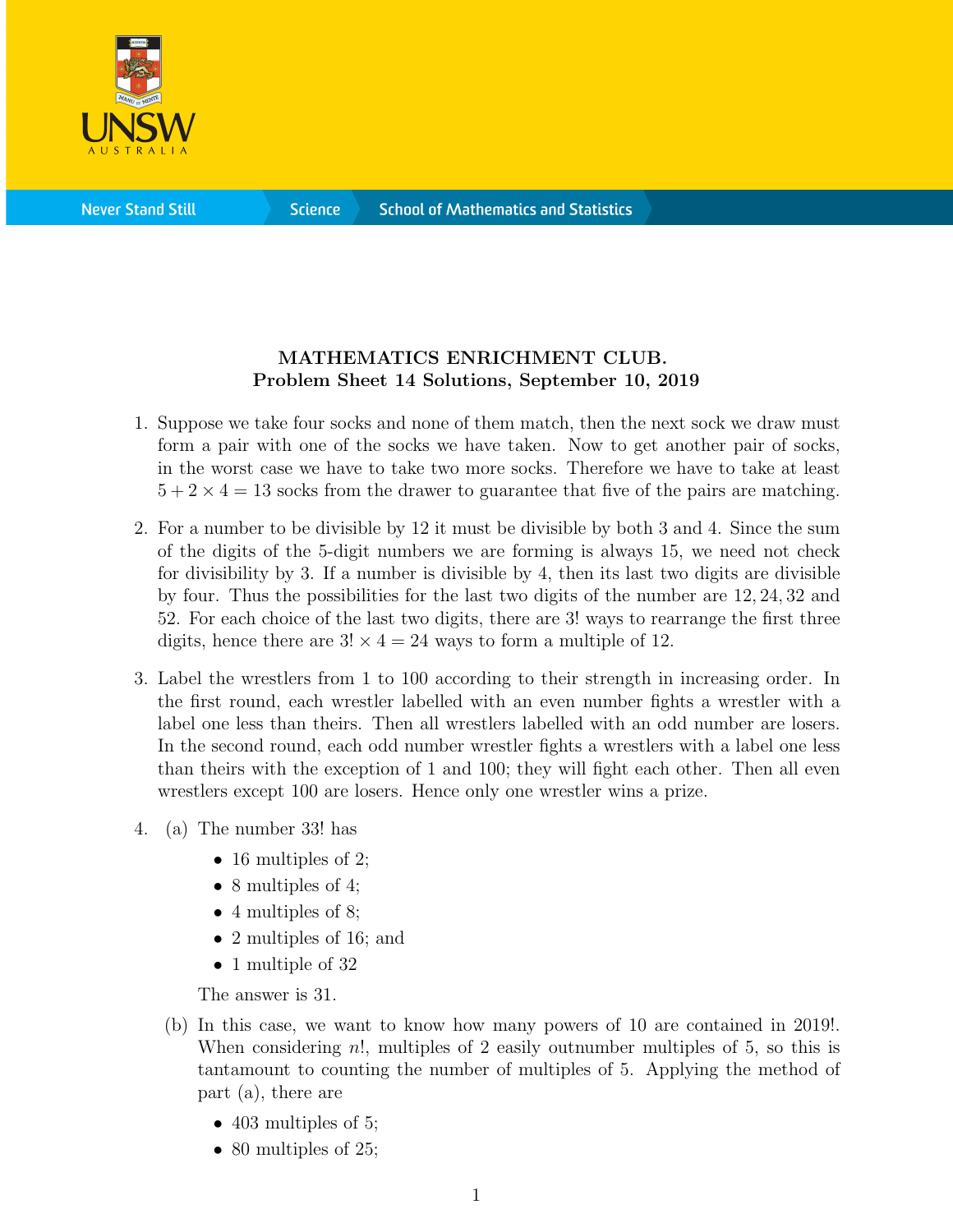- 16 multiples of 125; and
- 3 multiples of 625

So the answer is  $403 + 80 + 16 + 3 = 502$ .

- 5. Observe that  $y = 0, x = 1, p = 2$  and  $y = 1, x = 1, p = 5$  are two possible solutions. We show that there is no other. Assume  $y > 0$ , and write  $p^x = y^4 + 4 = y^4 + 4y^2 - 4y^2 + 4 = 0$  $(y^2 - 2y + 2)(y^2 + 2y + 2)$ . Then  $y^2 - 2y + 2 < y^2 + 2y + 2$ , which implies  $y^2 + 2y + 2$  is divisible by  $y^2 - 2y + 2$  because their product is a power of the prime number p. On the other hand, we have  $y^2 + 2y + 2 = (y^2 - 2y + 2) + 4y$ ; i.e  $y^2 + 2y + 2$  has remainder 4y when it is divided by  $y^2 - 2y + 2$ . But since  $y^2 + 2y + 2$  is divisible by  $y^2 - 2y + 2$ , we can conclude that 4y is either zero or  $4y \ge y^2 - 2y + 2$ . The former is impossible because  $y > 0$  by assumption, and the latter implies  $1 \le y \le 5$ . We can easily check that there is no solution to the  $p^x = y^4 + 4$  when  $y = 2, 3, 4$  or 5.
- 6. Arrange the weights in increasing order,  $a_1 < a_2 < \ldots < a_{11}$ . Since the difference between any two weights is at least 1, we have  $a_n \ge a_m + (n - m)$  for  $m < n$ . This implies,

$$
a_7 + a_8 + a_9 + a_{10} + a_{11} \ge (a_2 + 5) + (a_3 + 5) + \ldots + (a_6 + 5) = a_2 + a_3 + a_4 + a_5 + a_6 + 25.
$$

Additionally, according to the given information we have

$$
a_1 + a_2 + a_3 + a_4 + a_5 + a_6 > a_7 + a_8 + a_9 + a_{10} + a_{11}.
$$

Combining these two inequalities, we conclude that  $a_1 > 25$ , but then  $a_{11} \ge a_1 + 10 >$ 35.

7. Let  $P_1$  and  $P_2$  be the reflections of the point P in OX and OY respectively.



Then  $P_1Q = PQ$  and  $P_2Q = PQ$ , and so the length of the path  $P_1QRP_2$  is equal to the perimeter of  $\triangle PQR$ . Now, the points  $P_1$  and  $P_2$  are completely determined once the point  $P$  is known, so the only way to minimise the perimeter of the triangle is to make  $P_1QRP_2$  a straight line.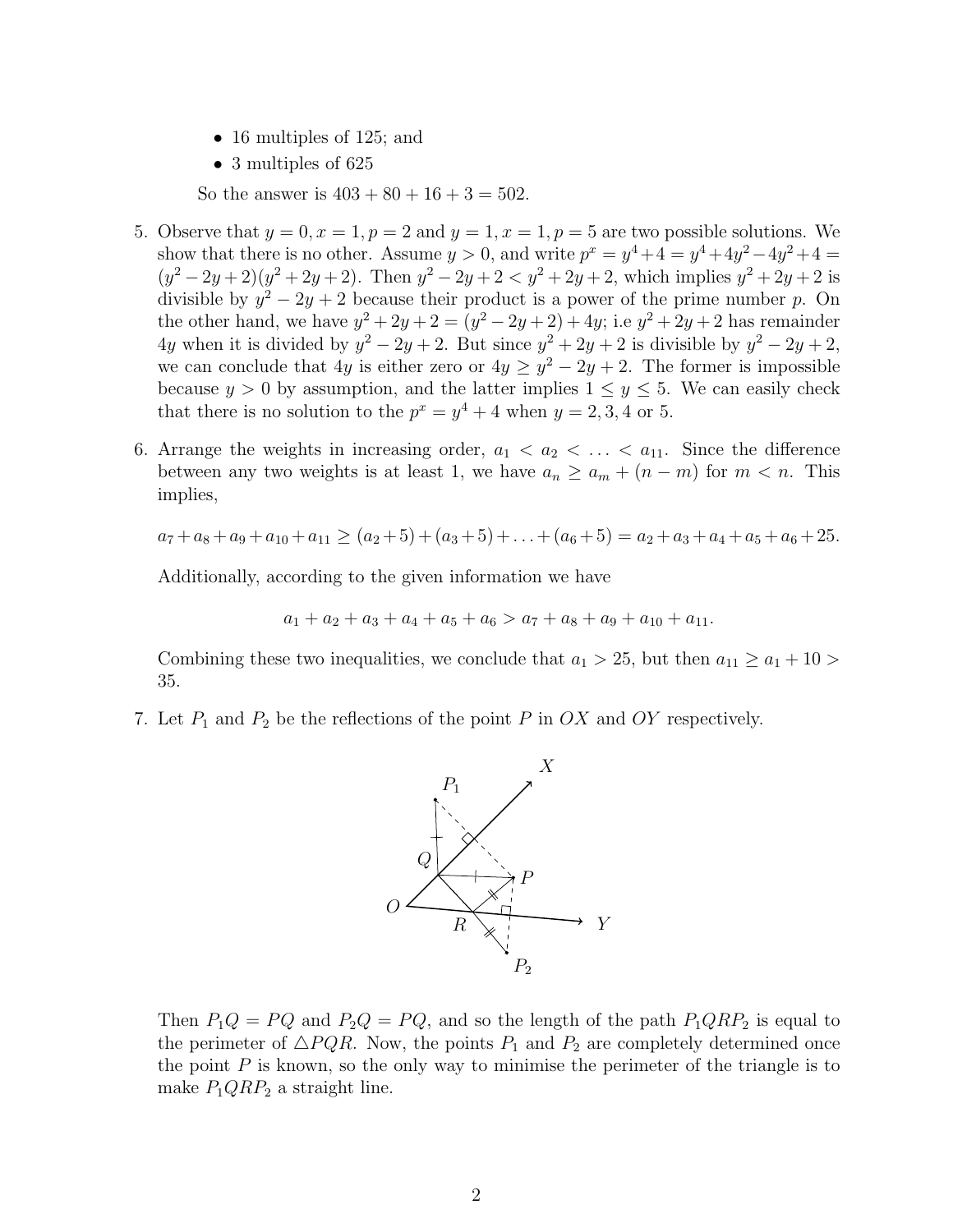## Senior Questions

1. Without loss of generality, we can inscribe the regular nonagon in a circle centered at O with diameter 1 unit. Let  $J$  be the point on the circle opposite  $A$ , so that  $AOJ$  is a diameter of the circle. Then AJ is one unit.



Now, consider  $\triangle ABJ$ . As AJ is a diameter of the circle,  $\angle JBA = \frac{\pi}{2}$  $\frac{\pi}{2}$ . Furthermore, since  $ACDEFGHI$  is a regular nonagon,  $\angle AOB = \frac{2\pi}{9}$  $\frac{2\pi}{9}$ , which implies that  $\angle BJA =$ π  $\frac{\pi}{9}$ . Thus  $AB = \sin \frac{\pi}{9}$ . By a similar argument, we can show that  $AC = \sin \frac{2\pi}{9}$  and  $\tilde{A}E = \sin \frac{4\pi}{9}$ . Thus if we can show that

$$
\sin\frac{4\pi}{9} - \sin\frac{2\pi}{9} = \sin\frac{\pi}{9},
$$

then the desired result is proved.

By the sums to products identity,  $\sin(A) - \sin(B) = 2 \cos \left( \frac{A+B}{2} \right)$  $\frac{+B}{2}$ )  $\sin\left(\frac{A-B}{2}\right)$  $\frac{-B}{2}\Big)$ 

$$
\sin\frac{4\pi}{9} - \sin\frac{2\pi}{9} = 2\cos\left(\frac{4\pi + 2\pi}{18}\right)\sin\left(\frac{4\pi - 2\pi}{18}\right)
$$

$$
= 2\cos\left(\frac{\pi}{3}\right)\sin\left(\frac{\pi}{9}\right)
$$

$$
= 2 \times \frac{1}{2} \times \sin\left(\frac{\pi}{9}\right)
$$

$$
= \sin\frac{2\pi}{9},
$$

as required.

- 2. Let the numbers be  $a, b, c, d$  and e increasing order.
	- (a) Suppose the it is possible to form a triangle with sides length equal to these numbers, then  $a + b > e$ . Hence

$$
a^2 + b^2 + c^2 + d^2 + e^2 < ab + bc + cd + de + (a + b)e,
$$

which is a contradiction.

(b) Let us consider the following cases: